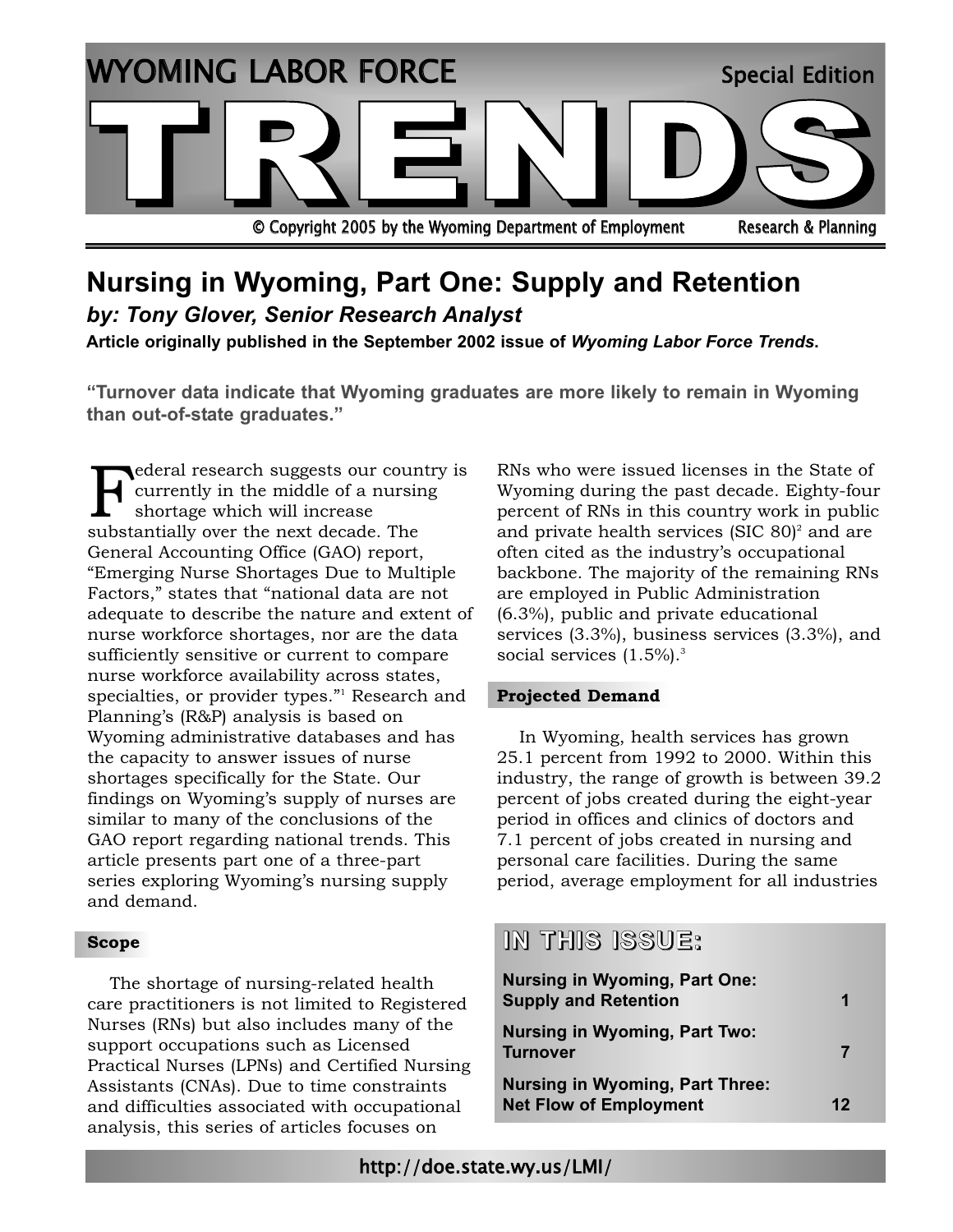in Wyoming grew 16.6 percent. Trends in industry employment provide the foundation for occupational projections. Because RNs comprise the largest proportion of the health care industry, it is not surprising that the projected demand for RNs over the next decade will be great. Table 1 (see page 3) presents projected demand from 1998 to 2008 and the 1999 average hourly wage of RNs for all 50 states and the nation.<sup>4</sup>

Table 1 shows that while nationally the number of RNs is projected to grow 21.7 percent from 1998 to 2008, Wyoming should experience 12.7 percent growth. All of Wyoming's border states have a greater projected demand: Montana (19.0%), South Dakota (22.2%), Nebraska (25.2%), Colorado (26.6%), Idaho (28.7%) and Utah (46.0%). Wyoming's border states also paid higher wages in 1999 than Wyoming, which ranked 49th of the 50 states in average hourly wage. Given this, it may be difficult to attract and retain RNs in the State. Part two of this series will demonstrate that while health care services, and in particular the RNs in this industry, have relatively low turnover rates compared to other industries in Wyoming, the turnover rates are increasing. Based on the occupational projections and wages in Table 1, turnover is likely to continue to increase.

### **Wyoming Specific Data**

The Wyoming State Board of Nursing (WSBN) provided an exhaustive database of all Registered Nurse licenses active in the State of Wyoming from 1992 to 2001. Database variables include the following:

- Social Security Number (SSN)
- Date of License Issue
- Date of License Expiration
- Date of Birth
- Gender
- School of Training
- Year of Graduation

This database was merged with R&P's Wage Records<sup>5</sup> database which contains the employer and wages by SSN for all calendar quarters from 1992Q1 to 2001Q3. Combining these two data sets made it possible to track RNs across time through the labor force. Wyoming's Wage Records is further supplemented with wage record data provided through data sharing agreements with several other states (Colorado, Idaho, Nebraska, New Mexico, South Dakota, Texas, and Utah). Interstate wage data provide the basis for the detailed analysis of RNs working in hospitals in 1999, which will be presented in part three.

### **Supply**

Our databases provide us two perspectives when measuring the labor supply of RNs in Wyoming. The first is the supply of RNs with degrees from Wyoming colleges. The second is the number of RNs that actually become licensed in the State, of which graduates from Wyoming-based nursing programs are a subset. Table 2 (see page 4) lists the number of graduates with nursing degrees from all Wyoming colleges offering nursing programs.<sup>6</sup> A review of Table 2 shows that the number of graduates from Wyoming schools has declined 33.2 percent over the last decade (using the first and last three-year averages). Although of much greater magnitude, this coincides with the GAO report which states that nationally, enrollments in RN associate degree programs have declined 11 percent and baccalaureate programs 19 percent from 1995 to 1998.

Table 3 (see page 5) lists the number of new licenses issued to RNs in the State by school and year<sup>7</sup> from 1992 to 2001. Overall, the number of new licenses issued has declined by 20.0 percent from 1992-1994 to 1999-2001. Additionally, the proportion of those licenses issued to graduates of Wyoming schools has declined from 41.3 percent to 25.3 percent. State employers are relying more heavily on graduates from institutions outside Wyoming to fill nursing positions. In comparing Tables 2 and 3, it

(Text continued on page 4)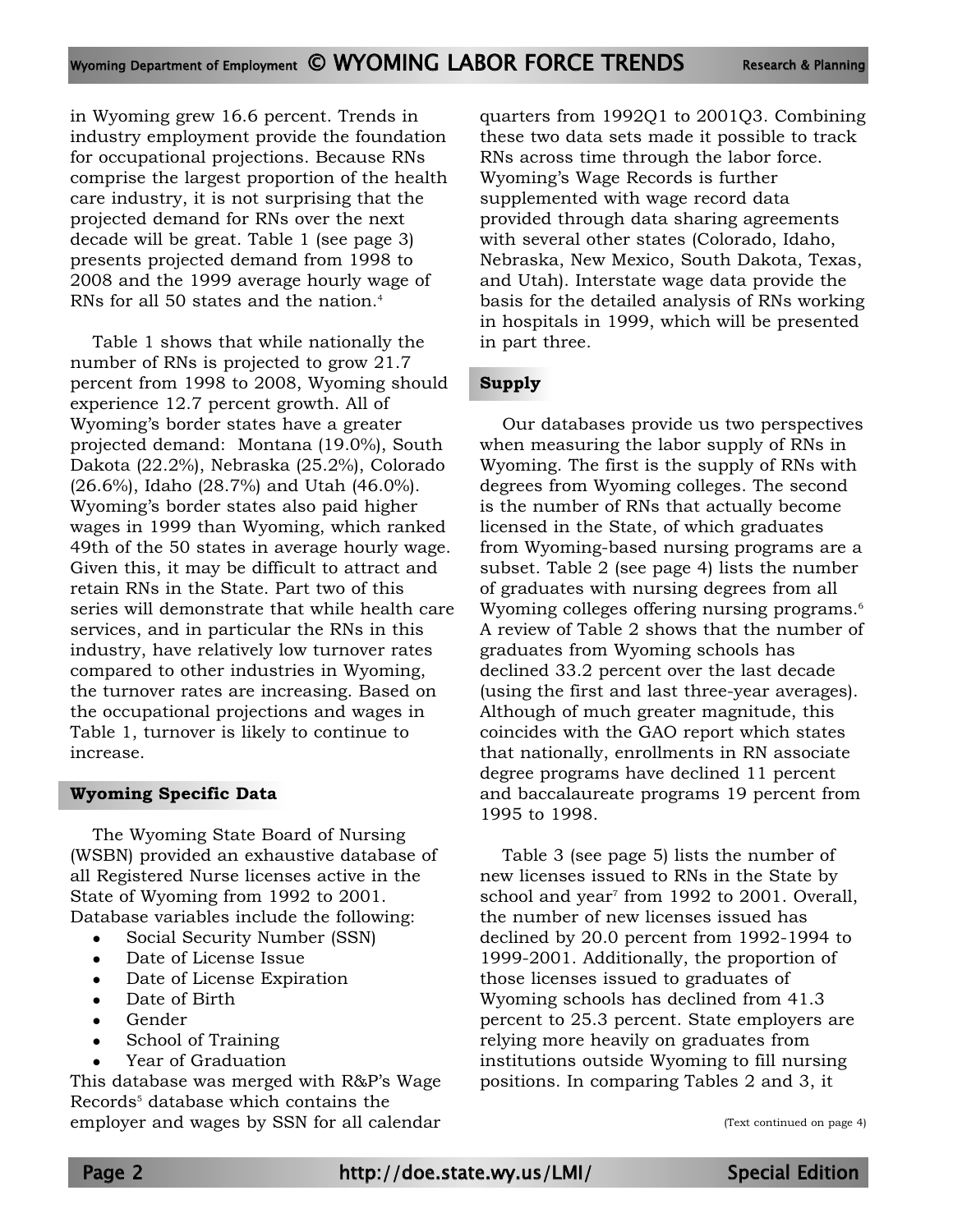**Table 1: Projected Demand for Registered Nurses and Average Hourly Wage (1999) by State, 1998-2008**

|                      | <b>Base</b><br><b>Employment Employment</b> | Projected | Annual<br>Jobs | Total<br>Percentage | Average<br>Hourly | Wage |
|----------------------|---------------------------------------------|-----------|----------------|---------------------|-------------------|------|
| <b>State</b>         | 1998                                        | 2008      | Created        | Change              | Wage (1999)       | Rank |
| <b>United States</b> | 2,073,000                                   | 2,523,250 | 79,240         | 21.7                | \$21.38           |      |
| Alabama              | 30,000                                      | 37,300    | 1,230          | 24.3                | \$18.65           | 41   |
| Alaska               | 3,900                                       | 5,450     | 220            | 39.7                | 23.29             | 10   |
| Arizona              | 28,400                                      | 38,000    | 1,430          | 33.8                | 20.84             | 18   |
| Arkansas             | 20,200                                      | 28,050    | 1,120          | 38.9                | 18.40             | 43   |
| California           | 172,100                                     | 221,200   | 8,160          | 28.5                | 26.00             | 2    |
| Colorado             | 27,450                                      | 34,750    | 1,180          | 26.6                | 21.01             | 15   |
| Connecticut          | 30,000                                      | 34,500    | 950            | 15.0                | 23.79             | 5    |
| Delaw are            | 6,250                                       | 7,800     | 260            | 24.8                | 20.88             | 17   |
| Florida              | 118,650                                     | 151,200   | 5,220          | 27.4                | 20.36             | 22   |
| Georgia              | 51,700                                      | 67,200    | 2,410          | 30.0                | 19.56             | 30   |
| Haw aii              | 8,600                                       | 10,000    | 280            | 16.3                | 27.37             | 1    |
| Idaho                | 9,750                                       | 12,550    | 440            | 28.7                | 19.43             | 32   |
| <b>Illinois</b>      | 100,150                                     | 116,250   | 3,260          | 16.1                | 20.15             | 24   |
| Indiana              | 46,300                                      | 57,250    | 1,860          | 23.7                | 18.98             | 36   |
| low a                | 24,900                                      | 29,000    | 820            | 16.5                | 16.76             | 50   |
| Kansas               | 23,000                                      | 29,450    | 1,020          | 28.0                | 18.44             | 42   |
| Kentucky             | 31,600                                      | 38,650    | 1,230          | 22.3                | 19.32             | 34   |
| Louisiana            | 32,700                                      | 38,500    | 1,120          | 17.7                | 20.27             | 23   |
| Maine                | 11,750                                      | 14,400    | 460            | 22.6                | 19.46             | 31   |
| Maryland             | 40,650                                      | 49,700    | 1,580          | 22.3                | 23.54             | 7    |
| Massachusetts        | 73,950                                      | 84,400    | 2,270          | 14.1                | 23.66             | 6    |
| Michigan             | 74,300                                      | 81,100    | 1,910          | 9.2                 | 21.88             | 14   |
| Minnesota            | 39,800                                      | 46,850    | 1,360          | 17.7                | 23.39             | 9    |
| Mississippi          | 21,000                                      | 24,750    | 720            | 17.9                | 19.20             | 35   |
| Missouri             | 49,350                                      | 57,200    | 1,600          | 15.9                | 18.92             | 37   |
| Montana              | 6,850                                       | 8,150     | 240            | 19.0                | 17.61             | 48   |
| Nebraska             | 15,250                                      | 19,100    | 640            | 25.2                | 18.07             | 44   |
| Nevada               | 9,650                                       | 14,400    | 640            | 49.2                | 23.05             | 12   |
| New Hampshire        | 10,700                                      | 13,800    | 490            | 29.0                | 18.89             | 38   |
| New Jersey           | 72,150                                      | 84,800    | 2,460          | 17.5                | 24.46             | 3    |
| New Mexico           | 10,700                                      | 13,900    | 500            | 29.9                | 19.34             | 33   |
| New York             | 154,550                                     | 171,750   | 4,270          | 11.1                | 24.27             | 4    |
| North Carolina       | 60,000                                      | 82,800    | 3,270          | 38.0                | 19.57             | 29   |
| North Dakota         | 6,750                                       | 7,900     | 230            | 17.0                | 18.07             | 45   |
| Ohio                 | 100,350                                     | 119,850   | 3,610          | 19.4                | 19.69             | 28   |
| Oklahoma             | 24,150                                      | 30,850    | 1,070          | 27.7                | 18.76             | 40   |
| Oregon               | 22,850                                      | 25,250    | 560            | 10.5                | 22.45             | 13   |
| Pennsylvania         | 106,100                                     | 130,250   | 4,170          | 22.8                | 20.92             | 16   |
| Rhode Island         | 9,850                                       | 11,150    | 290            | 13.2                | 23.10             | 11   |
| South Carolina       | 31,400                                      | 39,350    | 1,310          | 25.3                | 20.41             | 20   |
| South Dakota         | 7,900                                       | 9,650     | 310            | 22.2                | 17.89             | 47   |
| Tennessee            | 44,500                                      | 52,750    | 1,560          | 18.5                | 18.78             | 39   |
| Texas                | 127,400                                     | 155,700   | 4,930          | 22.2                | 20.49             | 19   |
| Utah                 | 14,450                                      | 21,100    | 900            | 46.0                | 20.41             | 21   |
| Vermont              | 5,250                                       | 6,350     | 200            | 21.0                | 19.81             | 26   |
| Virginia             | 45,550                                      | 57,850    | 1,980          | 27.0                | 19.86             | 25   |
| Washington           | 41,250                                      | 53,400    | 1,900          | 29.5                | 23.43             | 8    |
| West Virginia        | 13,550                                      | 15,850    | 450            | 17.0                | 17.92             | 46   |
| Wisconsin            | 42,400                                      | 50,950    | 1,560          | 20.2                | 19.74             | 27   |
| Wyoming              | 3,758                                       | 4,234     | 48             | 12.7                | 17.06             | 49   |

Note: Italicized row s represent states bordering Wyoming.

Sources: Bureau of Labor Statistics and Employment and Training Administration.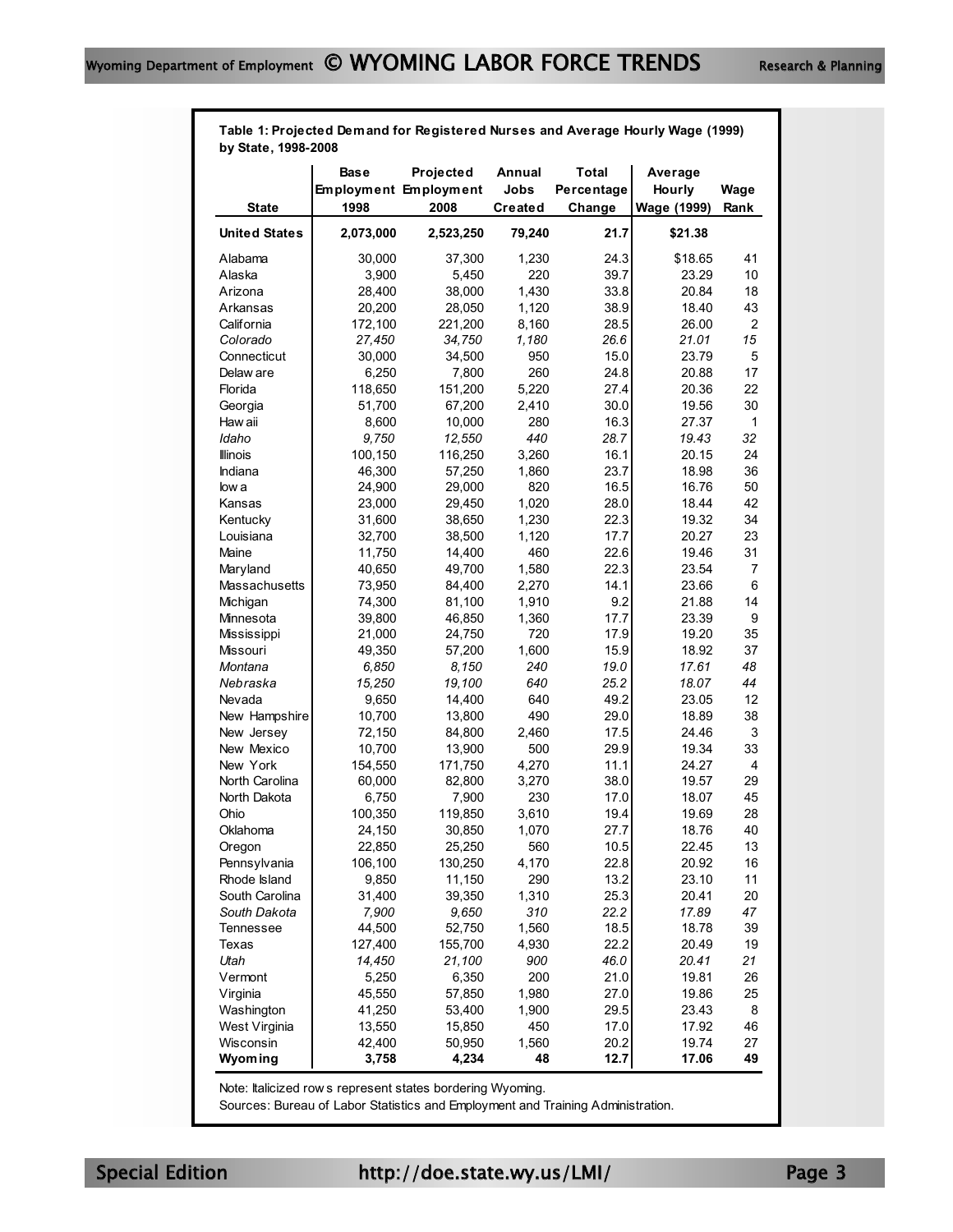|                              |                   |                               | Table 2: Graduates of Registered Nurse Programs from Wyoming Colleges, 1992-2001 |          |                             |                                    |                                                                                                        |          |
|------------------------------|-------------------|-------------------------------|----------------------------------------------------------------------------------|----------|-----------------------------|------------------------------------|--------------------------------------------------------------------------------------------------------|----------|
| Year of<br><b>Graduation</b> | Casper<br>College | Central<br>Wyoming<br>College | <b>Laramie</b><br>County<br>Community<br>College                                 | NWCCD*   | <b>Northwest</b><br>College | <b>University</b><br>of<br>Wyoming | Western<br>Wyoming<br>Community<br>College                                                             | Total    |
| 1992                         | 48                | 23                            | 49                                                                               | 26       | 24                          | 51                                 | 20                                                                                                     | 241      |
| 1993                         | 43                | 29                            | 71                                                                               | 45       | 24                          | 54                                 | 21                                                                                                     | 287      |
| 1994                         | 38                | 31                            | 53                                                                               | 23       | 18                          | 56                                 | 23                                                                                                     | 242      |
| 1995                         | 45                | 16                            | 38                                                                               | 39       | 23                          | 52                                 | 19                                                                                                     | 232      |
| 1996                         | 43                | 22                            | 24                                                                               | 17       | 17                          | 56                                 | 23                                                                                                     | 202      |
| 1997                         | 32                | 24                            | 27                                                                               | 26       | 22                          | 50                                 | 16                                                                                                     | 197      |
| 1998                         | 49                | 14                            | 24                                                                               | 24       | 21                          | 42                                 | 19                                                                                                     | 193      |
| 1999                         | 43                | 13                            | 17                                                                               | 23       | 22                          | 39                                 | 16                                                                                                     | 173      |
| 2000                         | 40                | 17                            | 22                                                                               | 13       | 16                          | 40                                 | 19                                                                                                     | 167      |
| 2001                         | 38                | 10                            | 38                                                                               | 22       | 23                          | 30                                 | 13                                                                                                     | 174      |
| Percentage<br>Change**       | $-6.2%$           | $-51.8%$                      | $-55.5\%$                                                                        | $-38.3%$ | $-7.6%$                     | $-32.3%$                           | $-25.0\%$                                                                                              | $-33.2%$ |
|                              |                   |                               |                                                                                  |          |                             |                                    | * Northern Wyoming Community College District (NWCCD) includes Sheridan College and the NWCCD Gillette |          |

\*\* Percentage Change is the change from the first three-year (1992-1994) and last three-year (1999-2001) Campus.

averages.

Source: Wyoming State Board of Nursing.

appears that the decline in the proportion of licenses issued to graduates from Wyoming schools is not entirely explained by the decline in the number of Wyoming graduates. In 1992-1994, 83.0 percent of Wyoming graduates were licensed in the State; by 1999-2001, only 69.8 percent were. The decline may be due to the increased demand for RNs elsewhere in the country. So, not only is Wyoming producing fewer RNs but a greater percentage of those we do produce do not become licensed in the State.

The importance of Wyoming colleges in providing a supply of nurses for the State is demonstrated by Table 4 (see page 6). Table 4 was created using the merged WSBN and Wage Records database and shows the number of individuals issued new licenses by their appearance in Wage Records.<sup>8</sup> For example, of the 227 nursing graduates of Wyoming colleges who were issued a license in 1993 (1992Q4 to 1993Q3), 208 (91.6%) worked in Wyoming in all four quarters immediately following the license issue date. In contrast, of the 342 who graduated outside Wyoming, 211 (61.7%) were found

working in Wyoming. The WSBN<sup>9</sup> suggests that there are several reasons why an individual would obtain a Wyoming license but not always work in Wyoming. For example, some may be circuit nurses who come to work in Wyoming on a temporary basis,<sup>10</sup> or insurance company representatives employed in other states who review health insurance claims of clients residing in Wyoming.

Table 4 also presents data related to retention, defined as the number of those who start working in the first year following the license issue date who still appear in Wyoming Wage Records three years later. Of the 208 nursing graduates of Wyoming colleges who appeared in the first year of license issue, 183 (88.0%) were found working for employers in Wyoming three years later. In contrast, of the 211 who graduated outside Wyoming, only 135 (64.0%) were found working in the State three years later. Thus, in terms of retention, it appears advantageous for State health services firms to solicit nursing graduates of Wyoming educational institutions.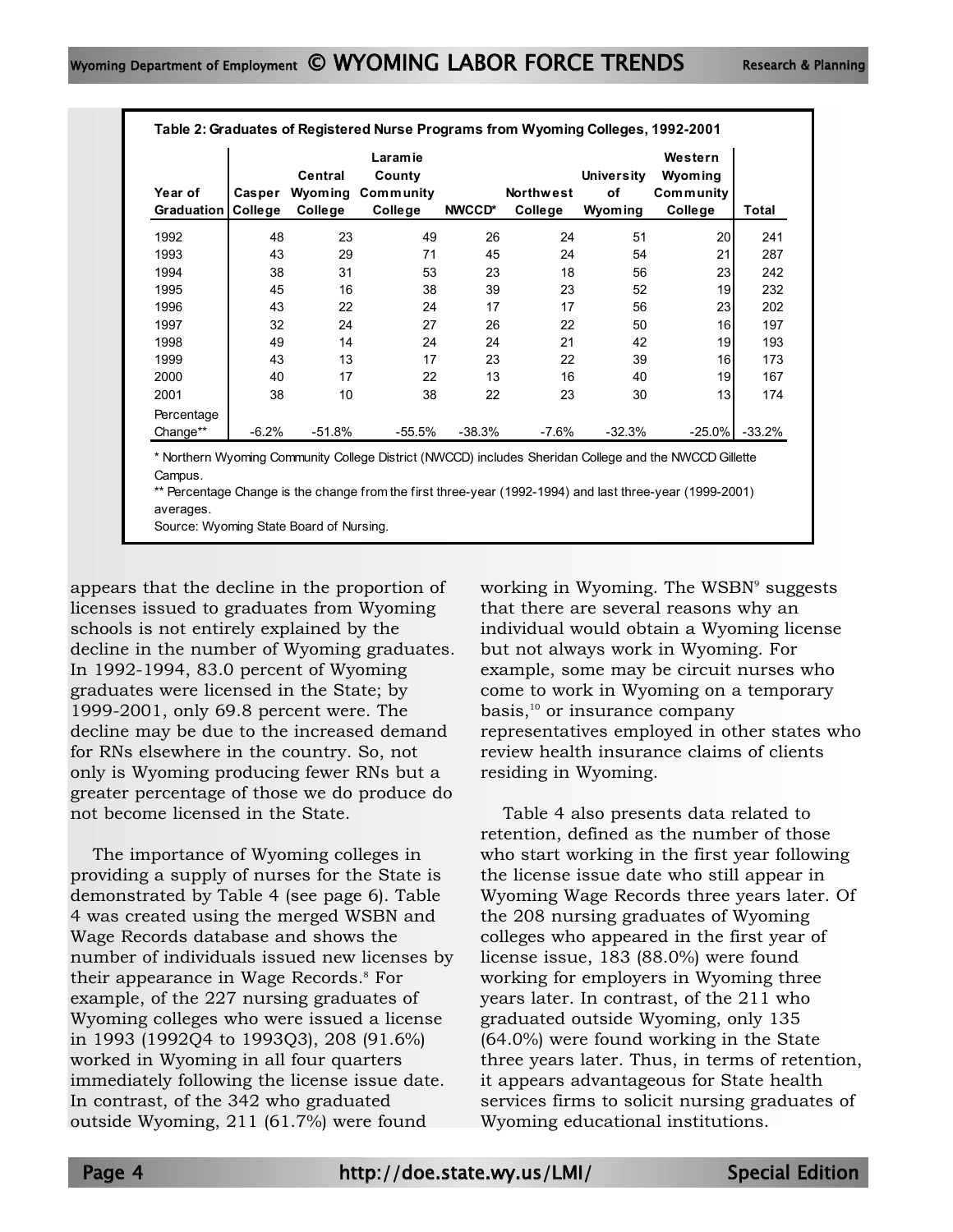|                              | Table 3: Wyoming Registered Nurse Licenses by College and Year of Graduation, 1992-2001 |                                                          |                                                  |                                           |                                                |                          |                                                   |
|------------------------------|-----------------------------------------------------------------------------------------|----------------------------------------------------------|--------------------------------------------------|-------------------------------------------|------------------------------------------------|--------------------------|---------------------------------------------------|
|                              |                                                                                         |                                                          |                                                  | <b>Wyoming College Graduates</b>          |                                                |                          |                                                   |
| Year of<br><b>Graduation</b> | Casper<br>College                                                                       | <b>Central</b><br>Wyoming<br><b>College</b>              | Laramie<br>County<br><b>Community</b><br>College | NWCCD*                                    | <b>Northwest</b><br>College                    | University of<br>Wyoming | Western<br>Wyoming<br><b>Community</b><br>College |
| 1992                         | 41                                                                                      | 20                                                       | 36                                               | 35                                        | 14                                             | 35                       | 21                                                |
| 1993                         | 46                                                                                      | 29                                                       | 56                                               | 28                                        | 15                                             | 37                       | 16                                                |
| 1994                         | 38                                                                                      | 22                                                       | 44                                               | 41                                        | 9                                              | 33                       | 23                                                |
| 1995                         | 40                                                                                      | 23                                                       | 29                                               | 15                                        | 17                                             | 45                       | 19                                                |
| 1996                         | 33                                                                                      | 21                                                       | 23                                               | 29                                        | 14                                             | 39                       | 17                                                |
| 1997                         | 26                                                                                      | 18                                                       | 18                                               | 13                                        | 12                                             | 38                       | 15                                                |
| 1998                         | 42                                                                                      | 10                                                       | 27                                               | 25                                        | 16                                             | 28                       | 18                                                |
| 1999                         | 37                                                                                      | 11                                                       | 18                                               | 12                                        | 16                                             | 20                       | 10                                                |
| 2000                         | 35                                                                                      | 12                                                       | 13                                               | 17                                        | 9                                              | 22                       | 15                                                |
| 2001                         | 40                                                                                      | 10                                                       | 21                                               | 6                                         | 10                                             | 13                       | 12                                                |
| Percentage                   |                                                                                         |                                                          |                                                  |                                           |                                                |                          |                                                   |
| Change**                     | $-10.4%$                                                                                | $-53.5%$                                                 | $-61.8%$                                         | $-66.3%$                                  | $-7.9%$                                        | $-47.6%$                 | $-38.3%$                                          |
| Year of<br><b>Graduation</b> | <b>Total</b><br>Wyoming<br><b>Graduates</b>                                             | <b>Total Out-of-</b><br><b>State</b><br><b>Graduates</b> | <b>Total</b><br><b>Graduates</b>                 | Percentage<br>Wyoming<br><b>Graduates</b> | Percentage<br>Out-of-State<br><b>Graduates</b> |                          |                                                   |
| 1992                         | 202                                                                                     | 287                                                      | 489                                              | 41.3                                      | 58.7                                           |                          |                                                   |
| 1993                         | 227                                                                                     | 342                                                      | 569                                              | 39.9                                      | 60.1                                           |                          |                                                   |
| 1994                         | 210                                                                                     | 386                                                      | 596                                              | 35.2                                      | 64.8                                           |                          |                                                   |
| 1995                         | 188                                                                                     | 382                                                      | 570                                              | 33.0                                      | 67.0                                           |                          |                                                   |
|                              |                                                                                         |                                                          |                                                  |                                           |                                                |                          |                                                   |
| 1996                         | 176                                                                                     | 268                                                      | 444                                              | 39.6                                      | 60.4                                           |                          |                                                   |
| 1997                         | 140                                                                                     | 289                                                      | 429                                              | 32.6                                      | 67.4                                           |                          |                                                   |
| 1998                         | 166                                                                                     | 290                                                      | 456                                              | 36.4                                      | 63.6                                           |                          |                                                   |
| 1999                         | 124                                                                                     | 293                                                      | 417                                              | 29.7                                      | 70.3                                           |                          |                                                   |
| 2000                         | 123                                                                                     | 341                                                      | 464                                              | 26.5                                      | 73.5                                           |                          |                                                   |
| 2001                         | 112                                                                                     | 331                                                      | 443                                              | 25.3                                      | 74.7                                           |                          |                                                   |

\* Northern Wyoming Community College District (NWCCD) includes Sheridan College and the NWCCD Gillette Campus.

\*\* Percentage Change is the change from the first three-year (1992-1994) and last three-year (1999-2001) averages.

Change\*\* | -43.8% -4.9% -20.0% -30.0% 19.0%

Source: Wyoming State Board of Nursing.

### **Summary**

Percentage

Research suggests that the nation is experiencing a nursing shortage and Wyoming is no exception. This article, part one of the series, examined the supply of RNs in Wyoming based on the number of nursing graduates and licenses issued. Our analysis indicates that from 1998 to 2008 the demand for RNs is projected to grow 21.7 percent

nationally and 12.7 percent in Wyoming. Furthermore, the number of graduates from Wyoming's RN degree programs has declined 33.2 percent. Not only are there fewer graduates but fewer Wyoming graduates are obtaining a Wyoming license (69.8% in 1999- 2001 compared to 83.0% in 1992-1994). However, even though numbers are down, turnover data indicate that Wyoming graduates are more likely to remain in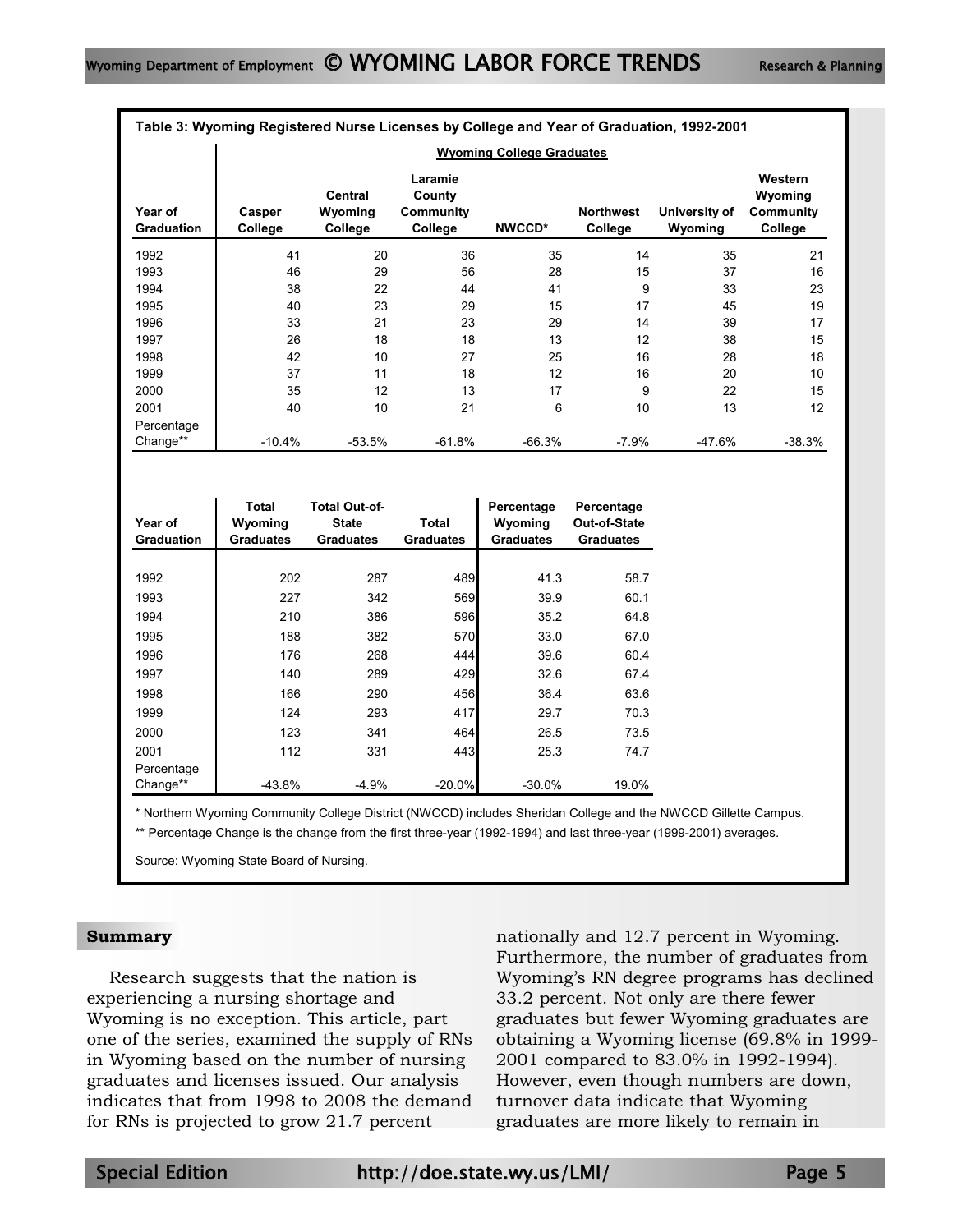|                                                  | Wyoming and Out-of-State Graduates, 1993-2000                |                                                      |                                                      |                                                              |                                                            |                                                                    |
|--------------------------------------------------|--------------------------------------------------------------|------------------------------------------------------|------------------------------------------------------|--------------------------------------------------------------|------------------------------------------------------------|--------------------------------------------------------------------|
|                                                  | License<br><b>Issue Date</b>                                 | New<br><b>Licenses</b><br><b>Issued</b>              | One-year<br>Retention                                | One-Year<br>Retention<br>Rate                                | Three-Year<br><b>Retention</b>                             | <b>Three-Year</b><br>Retention<br>Rate                             |
| Colleges<br>৳<br>Graduates<br>Wyoming            | 1993<br>1994<br>1995<br>1996<br>1997<br>1998<br>1999<br>2000 | 227<br>210<br>188<br>176<br>140<br>166<br>124<br>123 | 208<br>194<br>174<br>154<br>126<br>155<br>116<br>114 | 91.6<br>92.4<br>92.6<br>87.5<br>90.0<br>93.4<br>93.5<br>92.7 | 183<br>153<br>145<br>127<br>101<br>132<br>87<br><b>N/A</b> | 88.0<br>78.9<br>83.3<br>82.5<br>80.2<br>85.2<br>N/A*<br><b>N/A</b> |
| Graduates of Out-of-<br>Colleges<br><b>State</b> | 1993<br>1994<br>1995<br>1996<br>1997<br>1998<br>1999         | 342<br>386<br>382<br>268<br>269<br>290<br>293        | 211<br>258<br>255<br>183<br>207<br>211<br>206        | 61.7<br>66.8<br>66.8<br>68.3<br>77.0<br>72.8<br>70.3         | 135<br>169<br>141<br>100<br>119<br>114<br>103              | 64.0<br>65.5<br>55.3<br>54.6<br>57.5<br>54.0<br><b>N/A</b>         |

2000 341 221 64.8 N/A N/A

**Table 4: New Wyoming Registered Nurse Licenses and Wyoming Retention for** 

\* Data not available for three-year analysis.

Sources: Wyoming State Board of Nursing and Research & Planning.

Wyoming than out-of-state graduates. One implication of this research is efforts that increase the number of Wyoming nursing graduates will increase the pool of RNs willing and able to remain in the State.

1 U.S. General Accounting Office, "Nursing Workforce: Emerging Nurse Shortages Due to Multiple Factors," *GAO Report GAO-01-944*, July 10, 2001, <http://www.gao.gov> (September 10, 2002).

 $\rm{^2The}$  health services industry is defined as firms in Standard Industrial Classification (SIC) 80. It includes offices and clinics of health practitioners, nursing care facilities, hospitals, medical/dental laboratories, and home health care services.

3 Wyoming Department of Employment, Research & Planning, Customized Staffing Patterns and Wages, July 2001, <http://LMI.state.wy.us/staffing/Staffing .htm> (September 3, 2002).

4 U.S. Department of Labor, Bureau of Labor Statistics, Wages by Area and Occupation, November 28, 2001, <http://stats.bls.gov/bls/blswage.htm> (August 13, 2002). U.S. Department of Labor,

Employment and Training Administration, State Occupational Projections 1998-2008, n.d., <http://almis.dws.state.ut.us/occ/projhome.asp> (August 13, 2002).

5 Wage Records is an administrative database. Each employer in the State that has employees covered under Unemployment Insurance, by law, must submit quarterly tax reports to the State showing each employee's Social Security Number and wages earned. For more information, see Wayne M. Gosar, "Insurance Wage Record Summary: A New Way to Look at Wyoming," *Wyoming Labor Force Trends*, May 1995, pp. 4-8.

6 Graduate data supplied by the Wyoming State Board of Nursing (WSBN) on August 6, 2002. Initially the draft of this article used data on the number of graduates provided by the Directors of Institutional Research for the corresponding colleges. Using the WBSN data did not materially affect the conclusion or observations in the final report.

7 Tables 1 to 4 are based on a calendar school year.

8 The Wage Records database does not reflect Federal employment. Therefore, some Wyoming nursing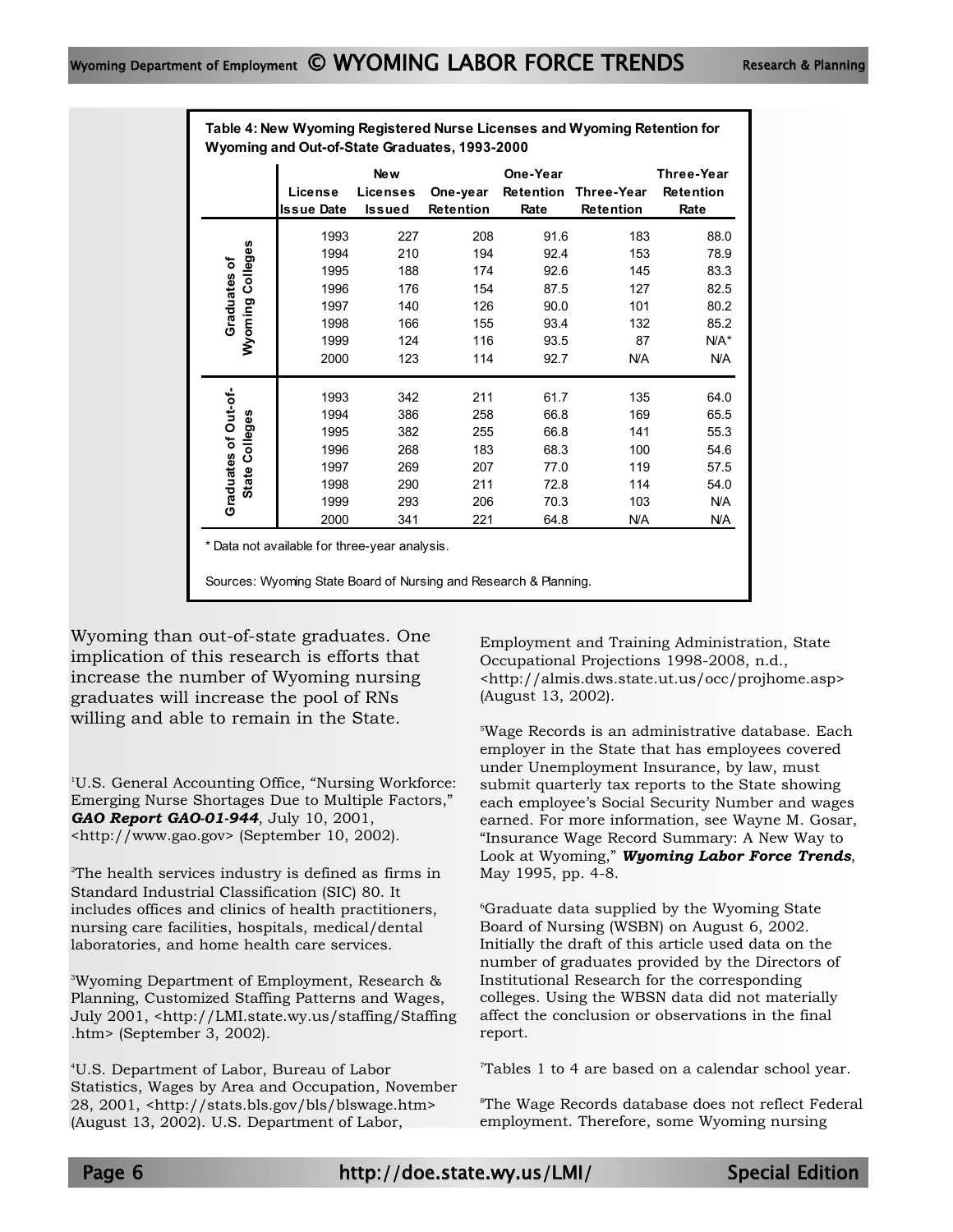graduates who were issued licenses are unaccounted for because they are or were employed by the Federal Government.

<sup>10</sup>The wages of temporary workers are included in the Wage Records database.



# **Nursing in Wyoming, Part Two: Turnover** *by: Tony Glover, Senior Research Analyst*

**Article originally published in the October 2002 issue of** *Wyoming Labor Force Trends***.**

**"Health care related industries have a a low turnover rate when compared to the overall turnover rate in Wyoming."**

 $\prod_{\alpha\in I}$ n response to reports by the U.S. General Accounting Office (GAO) of a nationwide nursing shortage,<sup>1</sup> Research & Planning (R&P) began examining Wyoming's position in terms of the State's supply of Registered Nurses  $(RNs)$ , as well as our current and future demand. R&P's findings appear as a three-part series in *Wyoming Labor Force Trends*. Part One, featured in the September 2002 issue, focused on the supply of RNs based on the number of nursing graduates and licenses issued. This article, *Part Two*, looks at factors that will likely affect the future demand for RNs in the State.

The GAO report suggests that the national nursing shortage is spurred by four issues:

- Aging of the nursing population
- Diversification of the health services industry
- · Working conditions
- Growth in the number of care. recipients

R&P found that these same issues are also affecting the supply of RNs in Wyoming. Table 1 (see page 8) shows the number of RNs working, the average quarterly wage, and the average age of those working in Wyoming's labor force by industry for selected years between 1992 and 2000. The average age of RNs working in Wyoming has increased over the past decade from 40.2 years to 44.5. This finding coincides with data collected by the GAO which states that, "the nurse workforce will continue to age, and, by 2010, approximately 40 percent will likely be older than 50."3 As with the national trend, the aging and pending retirements of Wyoming's nursing workforce will further increase the demand for RNs over the next decade.

Another factor discussed by the GAO report is the diversification of the health care industry as a result of technological advances. This factor creates an increasing demand for RNs outside a hospital setting because patients who were once cared for in hospitals are now more often accommodated in outpatient clinics and physicians' offices. Additionally, technology has expanded the treatment of medically complex conditions (e.g., organ transplants and serious illnesses). These conditions generally require more intensive services and a larger, more specialized staff of doctors and nurses. The data in Table 1 demonstrates that there has been growth in the number of RNs, thus suggesting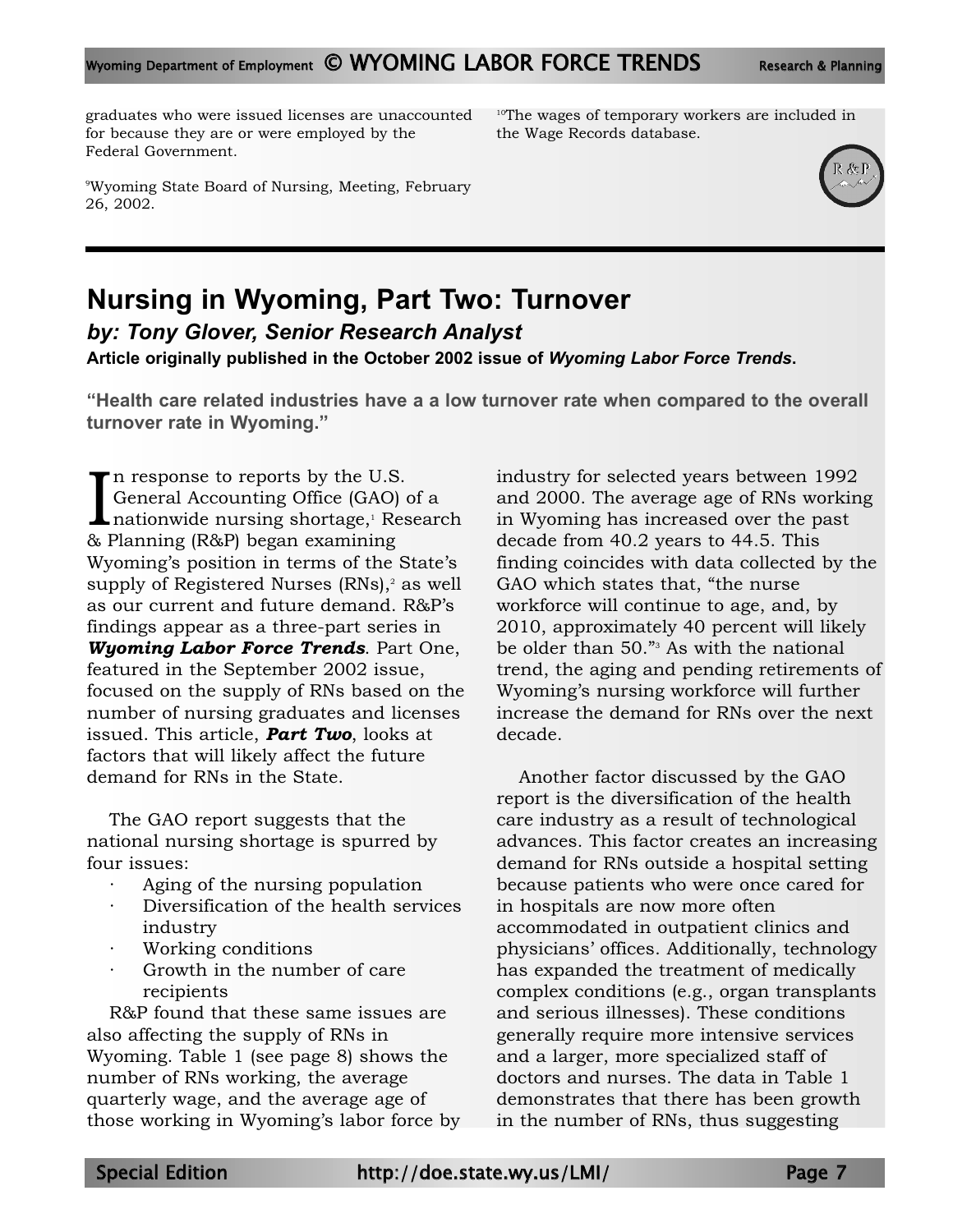| Table 1: Wyoming Registered Nurses Licensed in the State by Primary Industry,* Average |
|----------------------------------------------------------------------------------------|
| Quarterly Wage, and Average Age, 1992, 1995, 1998, 1999, and 2000                      |

| Industry by SIC**                   | Variable                      | 1992    | 1995    | 1998    | 1999    | 2000     |
|-------------------------------------|-------------------------------|---------|---------|---------|---------|----------|
| Hospitals                           | Number                        | 1,349   | 1,833   | 2,003   | 2,152   | 2,224    |
|                                     | <b>Average Quarterly Wage</b> | \$7.264 | \$8.097 | \$9,426 | \$9.554 | \$10,073 |
|                                     | Average Age                   | 39.0    | 40.3    | 41.5    | 41.9    | 42.4     |
| <b>Nursing Care Facilities</b>      | Number                        | 164     | 352     | 348     | 326     | 292      |
|                                     | <b>Average Quarterly Wage</b> | \$6,361 | \$6,670 | \$7,554 | \$8,006 | \$8,606  |
|                                     | Average Age                   | 41.0    | 39.5    | 41.6    | 43.3    | 44.5     |
| Offices and Clinics                 | Number                        | 186     | 283     | 366     | 417     | 442      |
|                                     | <b>Average Quarterly Wage</b> | \$5.237 | \$5,878 | \$6,597 | \$6,782 | \$7,298  |
|                                     | Average Age                   | 41.7    | 43.1    | 43.4    | 43.9    | 44.4     |
| <b>Balance of Health Services</b>   | <b>Number</b>                 | 45      | 117     | 183     | 133     | 117      |
|                                     | Average Quarterly Wage        | \$7.400 | \$7.755 | \$7.762 | \$7.599 | \$8,091  |
|                                     | Average Age                   | 41.4    | 41.2    | 41.3    | 41.7    | 42.7     |
| <b>Educational Services</b>         | Number                        | 199     | 220     | 252     | 258     | 271      |
|                                     | <b>Average Quarterly Wage</b> | \$6.107 | \$6.662 | \$7,228 | \$7.565 | \$7,620  |
|                                     | Average Age                   | 44.0    | 45.6    | 47.6    | 48.1    | 48.4     |
| <b>Social Services</b>              | Number                        | 32      | 52      | 76      | 79      | 77       |
|                                     | <b>Average Quarterly Wage</b> | \$4,823 | \$6.369 | \$6,265 | \$6,875 | \$6,985  |
|                                     | Average Age                   | 44.7    | 43.2    | 45.6    | 46.7    | 47.1     |
| <b>Public Administration</b>        | Number                        | 177     | 251     | 271     | 268     | 284      |
|                                     | <b>Average Quarterly Wage</b> | \$6.688 | \$7.175 | \$7,739 | \$8,493 | \$8,769  |
|                                     | Average Age                   | 42.3    | 43.7    | 46.0    | 46.4    | 47.5     |
| <b>Balance All Other Industries</b> | Number                        | 69      | 101     | 126     | 143     | 166      |
|                                     | <b>Average Quarterly Wage</b> | \$5,687 | \$7.266 | \$6,785 | \$6,830 | \$7,602  |
|                                     | Average Age                   | 38.9    | 43.0    | 44.1    | 45.0    | 46.0     |
| Total                               | Number                        | 2,221   | 3,209   | 3,625   | 3,776   | 3,873    |
|                                     | <b>Average Quarterly Wage</b> | \$6,817 | \$7,527 | \$8,458 | \$8.717 | \$9,183  |
|                                     | Average Age                   | 40.2    | 41.2    | 42.6    | 43.2    | 43.8     |

\*The industry w hich paid the individual the largest portion of w ages during the year.

(SIC 801-804), Balance of Health Services (SIC 807-809), Educational Services (SIC 82), Social Services (SIC 83), and Public Administration (SIC 943). The industries include both public and private entities. \*\*Industries are grouped by the follow ing 2- and 3-digit Standard Industrial Classification (SIC) codes: Hospitals (SIC 806), Nursing Care Facilities (SIC 805), Offices and Clinics of Physicians and Other Health Practitioners

Source: Wyoming State Board of Nursing database combined w ith Wyoming's Wage Records.

diversification in Wyoming. However, growth is varied across health care industries. For example, the number of RNs working in hospital settings has increased to 2,224 in 2000 from 1,349 in 1992 (64.9%). The number of RNs working in offices and clinics has increased to 442 in 2000 from 186 in 1992 (137.6%). Though the increase in the actual number of RNs working in offices and clinics seems small, the percentage job growth for clinicbased RNs was twice as fast as for RNs working in hospitals.

Table 1 also shows that in 2000, the highest paid RNs in Wyoming's labor force worked in hospitals earning an average quarterly wage of \$10,073. The lowest paid worked in offices and clinics at \$7,298 per quarter. However, the wage difference is likely attributable to the working conditions. The wages of RNs working in hospitals may reflect compensation for shift work, scheduled overtime, and working in an occupation that is often cited as lacking respect and recognition.<sup>4</sup> These factors, which may lessen the appeal of the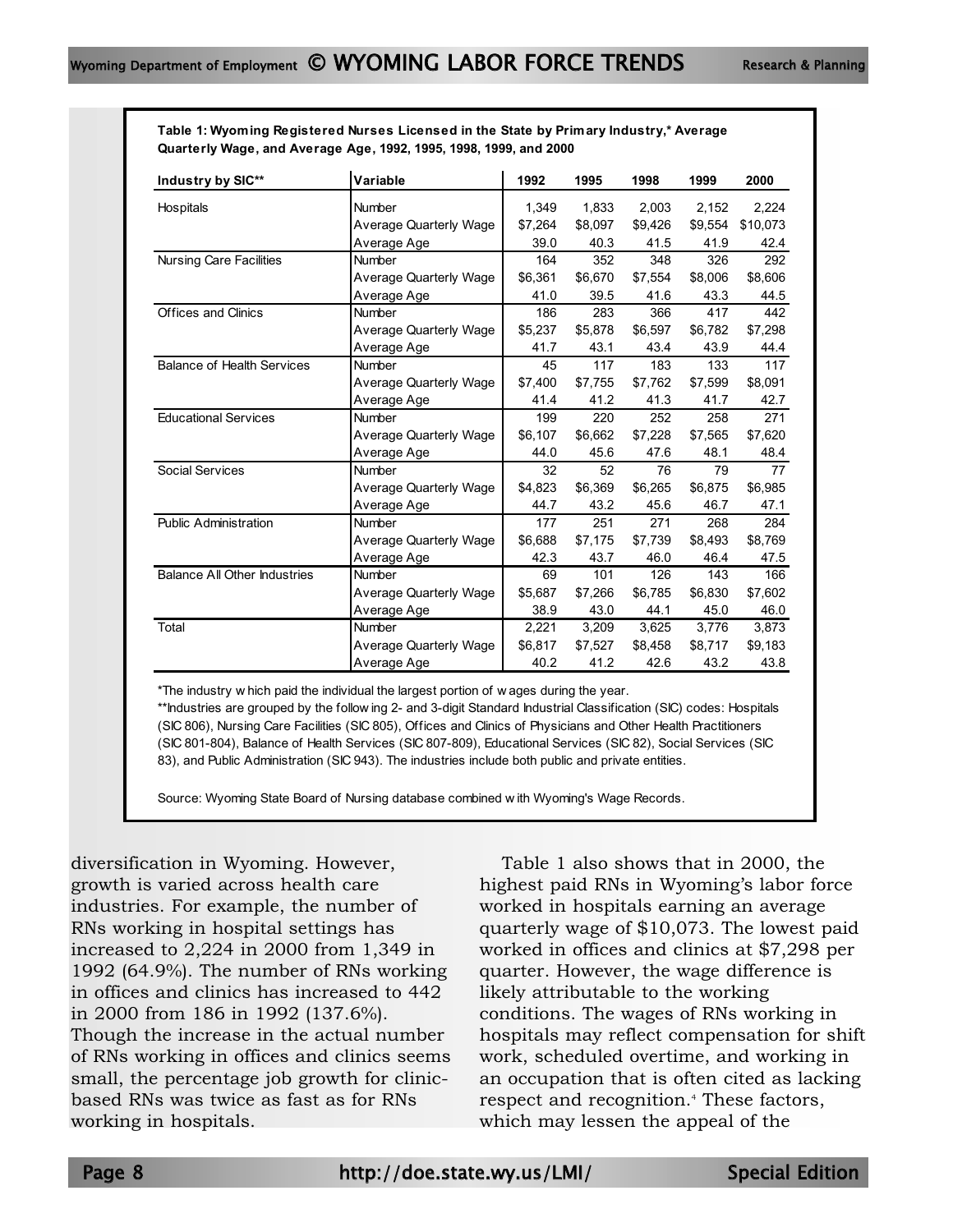occupation, likely contribute to the enrollment decline in college nursing programs.<sup>5</sup>

### **Transitions**

R&P has been working with several other states to adopt a consensus on common definitions relating to turnover. This project is leading to the development of comparable data across these states, using the administrative databases collected for Unemployment Insurance tax purposes. The methodology is beyond the scope of this article, but is discussed in "Turnover Analyses; Definitions, Process, and Quantification."6 For an example of how New Mexico utilizes comparable data, see page 11. Table 2 presents the annual turnover rates by industry from 1992 to 2000. The rows in bold reflect RNs with active licenses within each industry. Table 2 indicates that the health care related industries have a low turnover rate (17.6% in 2000) when compared to the overall turnover rate in Wyoming (24.5% in 2000). This disputes the common assumption that turnover is relatively high in the health care industries. Further, Table 2 demonstrates that RNs in hospitals have even lower relative turnover rates (6.6% for hospital RNs compared to 11.6% for all RNs). Higher pay in hospitals may be reducing turnover among RNs in this industry.

Exiting and entering behavior offers a useful way to examine

**Table 2: Turnover\* Rates in Wyoming by Year and Industry, 1992, 1995, 1998, 1999, and 2000**

| Industry                                   | 1992 | 1995 | 1998 | 1999 | 2000 |
|--------------------------------------------|------|------|------|------|------|
| Agriculture                                | 32.1 | 32.1 | 32.1 | 32.8 | 31.2 |
| Mining                                     | 17.5 | 19.0 | 20.9 | 21.1 | 20.8 |
| Construction                               | 34.0 | 34.2 | 33.6 | 34.2 | 32.7 |
| Manufacturing                              | 18.6 | 17.6 | 17.4 | 19.1 | 19.9 |
| TCPU**                                     | 17.3 | 15.8 | 17.6 | 18.0 | 16.5 |
| <b>Wholesale Trade</b>                     | 15.3 | 16.9 | 18.1 | 18.2 | 17.0 |
| <b>Retail Trade</b>                        | 26.8 | 28.1 | 31.4 | 31.4 | 30.1 |
| FIRE***                                    | 13.9 | 14.3 | 16.3 | 16.6 | 16.5 |
| Services                                   | 22.4 | 23.0 | 24.2 | 24.8 | 24.5 |
| Hotels & Other Lodging Places              | 37.8 | 38.0 | 39.1 | 38.6 | 40.1 |
| <b>Personal Services</b>                   | 28.3 | 26.4 | 25.8 | 27.6 | 27.2 |
| <b>Business Services</b>                   | 39.7 | 39.8 | 42.2 | 40.7 | 40.8 |
| Auto Repair, Services & Parking            | 24.4 | 25.7 | 25.9 | 26.5 | 24.3 |
| Miscellaneous Repair Service               | 20.1 | 21.8 | 23.3 | 22.4 | 22.4 |
| <b>Motion Pictures</b>                     | 27.5 | 29.0 | 28.5 | 31.6 | 26.1 |
| <b>Amusement &amp; Recreation Services</b> | 37.5 | 38.8 | 39.1 | 37.3 | 37.3 |
| <b>Health Services</b>                     | 14.6 | 17.0 | 18.3 | 23.7 | 17.6 |
| <b>Registered Nurses</b>                   | 15.6 | 14.2 | 20.2 | 23.5 | 18.3 |
| <b>Offices and Clinics</b>                 | 14.5 | 21.8 | 17.5 | 19.6 | 17.0 |
| <b>Registered Nurses</b>                   | 17.8 | 17.4 | 18.9 | 19.1 | 17.1 |
| <b>Nursing Care Facilities</b>             | 19.8 | 19.6 | 25.8 | 23.6 | 28.4 |
| <b>Registered Nurses</b>                   | 11.5 | 14.2 | 18.4 | 16.1 | 21.2 |
| Hospitals                                  | 12.3 | 9.5  | 9.8  | 12.5 | 10.5 |
| <b>Registered Nurses</b>                   | 7.8  | 5.5  | 6.6  | 8.6  | 6.6  |
| Legal Services                             | 13.8 | 16.4 | 16.3 | 16.6 | 17.3 |
| <b>Educational Services</b>                | 13.8 | 14.1 | 15.2 | 15.0 | 15.0 |
| <b>Registered Nurses</b>                   | 13.2 | 14.3 | 14.7 | 16.4 | 14.3 |
| Social Services                            | 19.8 | 20.6 | 20.8 | 22.1 | 22.4 |
| <b>Registered Nurses</b>                   | 12.5 | 16.8 | 16.2 | 14.7 | 14.5 |
| Museums & Botanical Gardens                | 28.5 | 25.7 | 24.2 | 22.8 | 22.0 |
| Membership Organizations                   | 24.8 | 25.7 | 25.8 | 26.0 | 26.7 |
| Engineering & Management Services          | 21.2 | 19.6 | 20.8 | 25.2 | 23.0 |
| Private Households                         | 25.9 | 24.0 | 23.7 | 25.3 | 25.0 |
| Services, Not Elsew here Classified        | 15.5 | 15.7 | 17.8 | 16.1 | 18.8 |
| <b>Public Administration</b>               | 15.1 | 12.2 | 13.7 | 12.9 | 14.1 |
| <b>Registered Nurses</b>                   | 9.4  | 8.2  | 8.8  | 8.0  | 10.0 |
| <b>Registered Nurses in Industries</b>     |      |      |      |      |      |
| Other than Services and Public             |      |      |      |      |      |
| <b>Administration</b>                      | 31.1 | 25.5 | 31.7 | 31.2 | 28.8 |
| All Industries                             | 22.4 | 23.0 | 24.5 | 25.0 | 24.5 |
| <b>All Registered Nurses</b>               | 11.0 | 9.9  | 12.1 | 12.9 | 11.6 |

\*Turnover is defined as the number of exiting transactions divided by the total number of transactions.

\*\*Transportation, Communications, & Public Utilities.

\*\*\*Finance, Insurance, & Real Estate.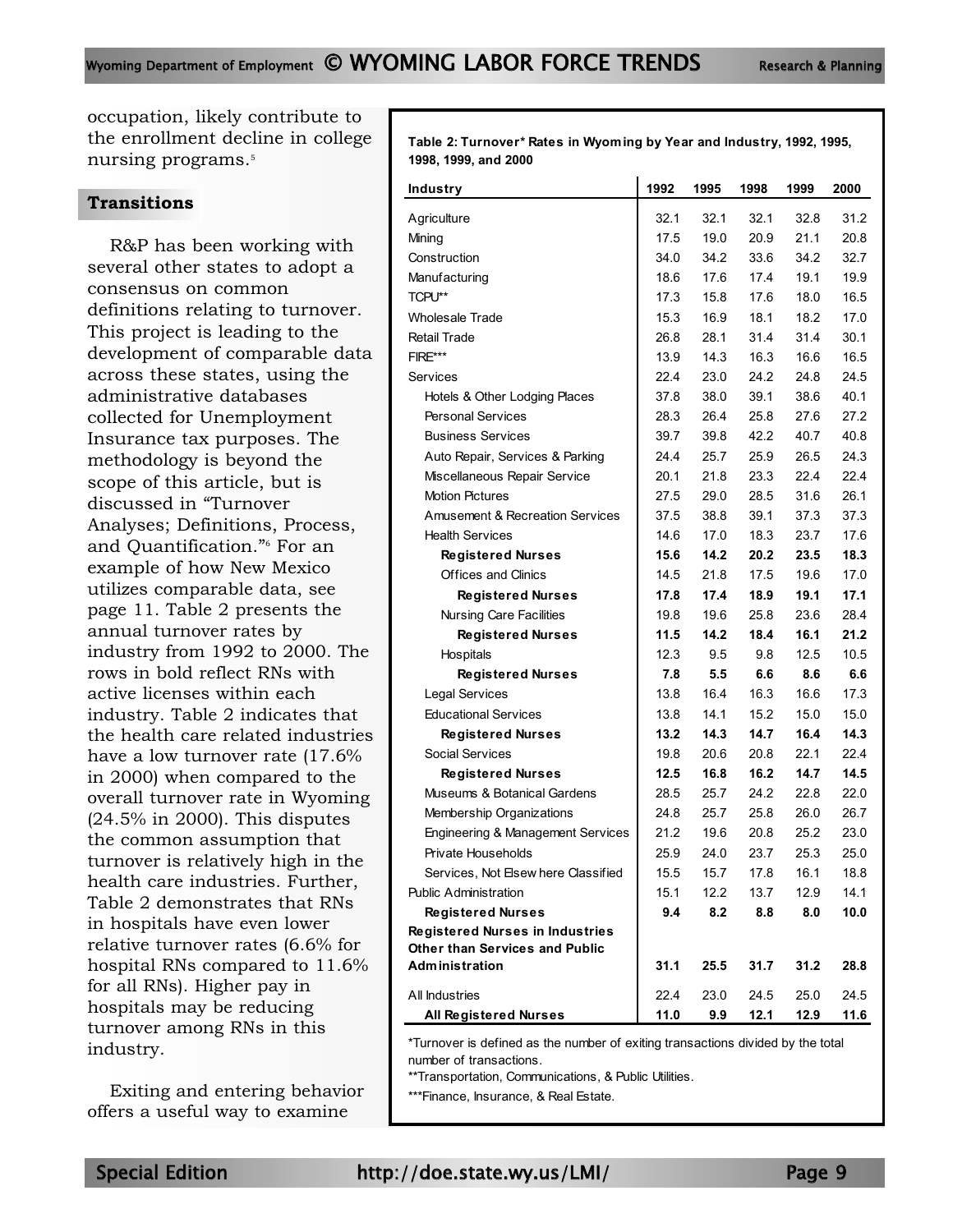labor market activity. Tables 3 and 4 (see below and page 11) show the number of RNs exiting (Table 3) and entering (Table 4) their primary industries. The primary industry is the industry which constitutes the largest portion of an individual's income. There were 2,152 RNs employed by hospitals (their primary industry) in 1999 (see Table 1, page 8). Based on Table 3, we know that 283 (13.2%) of these individuals left this

industry by the end of 1999. Further, we know that 375 of the 2,152 (17.4%) RNs employed by hospitals in 1999 came from some other industry or state in 1998 (see Table 4). This represents a gross churning of 29.6 percent.7

The average age of both the RNs exiting (41.5) and those entering (40.7) in 1999 was lower than the overall average age of all RNs

| Industry by SIC**                   | Variable                      | 1992    | 1995    | 1998    | 1999    | 2000    |
|-------------------------------------|-------------------------------|---------|---------|---------|---------|---------|
| Hospitals                           | Number                        | 106     | 211     | 257     | 283     | 287     |
|                                     | Average Quarterly Wage        | \$4.964 | \$6,604 | \$7,280 | \$7,529 | \$8,270 |
|                                     | Average Age                   | 37.4    | 38.2    | 39.6    | 39.2    | 40.8    |
| <b>Nursing Care Facilities</b>      | <b>Number</b>                 | 48      | 91      | 127     | 114     | 75      |
|                                     | Average Quarterly Wage        | \$6,093 | \$5,347 | \$7,281 | \$7,748 | \$7,532 |
|                                     | Average Age                   | 41.5    | 36.4    | 38.3    | 42.8    | 42.1    |
| <b>Offices and Clinics</b>          | <b>Number</b>                 | 50      | 72      | 85      | 104     | 107     |
|                                     | <b>Average Quarterly Wage</b> | \$4,883 | \$4,600 | \$7,112 | \$6,216 | \$6,344 |
|                                     | Average Age                   | 39.0    | 43.1    | 42.0    | 42.5    | 44.1    |
| <b>Balance Health Services</b>      | Number                        | 21      | 39      | 99      | 56      | 38      |
|                                     | Average Quarterly Wage        | \$8,713 | \$6,180 | \$7,516 | \$6,639 | \$6,430 |
|                                     | Average Age                   | 39.7    | 40.9    | 41.3    | 41.9    | 40.9    |
| <b>Educational Services</b>         | <b>Number</b>                 | 23      | 21      | 35      | 33      | 48      |
|                                     | <b>Average Quarterly Wage</b> | \$4,324 | \$4,087 | \$5,471 | \$6,388 | \$5,675 |
|                                     | Average Age                   | 39.8    | 41.0    | 46.5    | 46.9    | 45.7    |
| Social Services                     | Number                        | 7       | 15      | 16      | 21      | 18      |
|                                     | <b>Average Quarterly Wage</b> | \$3,641 | \$5,292 | \$4,857 | \$6,424 | \$7,202 |
|                                     | Average Age                   | 41.0    | 39.4    | 43.8    | 45.9    | 44.7    |
| <b>Public Administration</b>        | Number                        | 28      | 38      | 40      | 32      | 33      |
|                                     | Average Quarterly Wage        | \$6,174 | \$5,329 | \$7,058 | \$6,811 | \$7,905 |
|                                     | Average Age                   | 41.9    | 42.1    | 46.2    | 41.4    | 47.2    |
| <b>Balance All Other Industries</b> | Number                        | 34      | 47      | 46      | 52      | 71      |
|                                     | Average Quarterly Wage        | \$4,725 | \$7,409 | \$5,884 | \$5,974 | \$6,398 |
|                                     | Average Age                   | 36.6    | 41.2    | 40.5    | 44.0    | 44.1    |
| <b>Total Exits</b>                  | Number                        | 317     | 534     | 705     | 695     | 677     |
|                                     | <b>Average Quarterly Wage</b> | \$5,459 | \$5,959 | \$7,051 | \$7,089 | \$7,393 |
|                                     | Average Age                   | 39.0    | 39.4    | 40.7    | 41.5    | 42.6    |

**Table 3: Gross Exits of Registered Nurses Licensed in Wyoming by Primary Industry,\* Average** 

\*The industry w hich paid the individual the largest portion of w ages during the year.

-804), Balance of Health Services (SIC 807-809), Educational Services (SIC 82), Social Services (SIC 83), and Public Administration (SIC 943). The industries include both public and private entities. \*\*Industries are grouped by the follow ing 2- and 3-digit Standard Industrial Classification (SIC) codes: Hospitals (SIC 806), Nursing Care Facilities (SIC 805), Offices and Clinics of Physicians and Other Health Practitioners (SIC

Source: Wyoming State Board of Nursing database combined w ith Wyoming's Wage Records.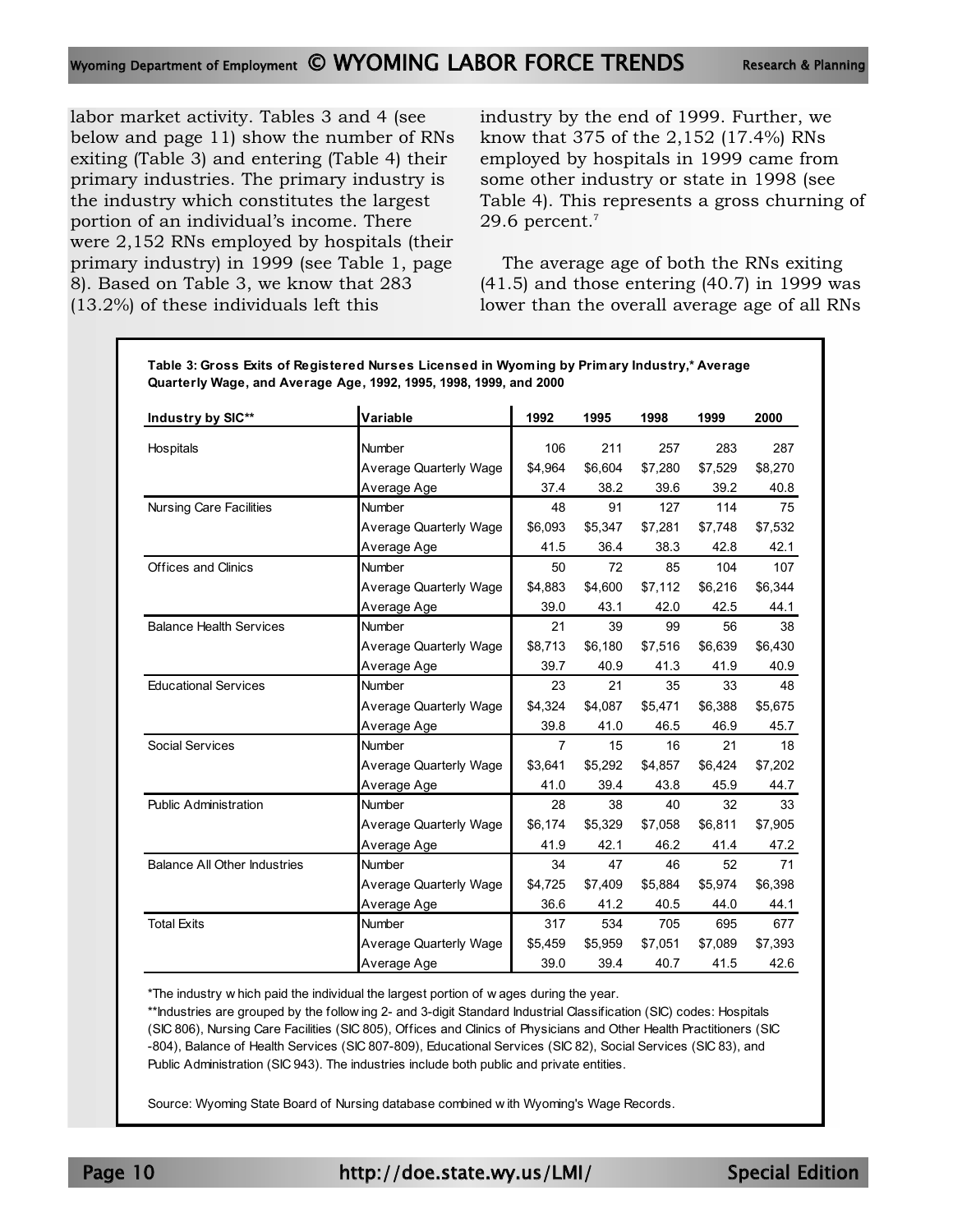**Table 4: Gross Entries of Registered Nurses Licensed in Wyoming by Primary Industry,\* Average Quarterly Wage, and Average Age, 1993, 1995, 1998, 1999, and 2000**

| Industry by SIC**                   | Variable                      | 1993    | 1995    | 1998    | 1999    | 2000    |
|-------------------------------------|-------------------------------|---------|---------|---------|---------|---------|
| Hospitals                           | Number                        | 288     | 230     | 266     | 375     | 310     |
|                                     | Average Quarterly Wage        | \$6,102 | \$6,078 | \$6,855 | \$8,426 | \$8,257 |
|                                     | Average Age                   | 37.3    | 37.4    | 37.4    | 38.4    | 38.3    |
| <b>Nursing Care Facilities</b>      | Number                        | 67      | 100     | 66      | 90      | 74      |
|                                     | <b>Average Quarterly Wage</b> | \$4.916 | \$5,028 | \$6,122 | \$7,274 | \$7,780 |
|                                     | Average Age                   | 37.6    | 35.5    | 40.2    | 42.3    | 45.3    |
| Offices and Clinics                 | Number                        | 49      | 105     | 118     | 134     | 125     |
|                                     | Average Quarterly Wage        | \$4,274 | \$4,866 | \$5,766 | \$6,662 | \$7,123 |
|                                     | Average Age                   | 36.9    | 42.1    | 40.9    | 42.3    | 42.3    |
| <b>Balance Health Services</b>      | Number                        | 46      | 40      | 51      | 49      | 37      |
|                                     | <b>Average Quarterly Wage</b> | \$8,567 | \$6,141 | \$5,943 | \$6,388 | \$7,018 |
|                                     | Average Age                   | 41.3    | 38.6    | 39.5    | 40.4    | 44.1    |
| <b>Educational Services</b>         | Number                        | 35      | 31      | 43      | 41      | 46      |
|                                     | <b>Average Quarterly Wage</b> | \$3,735 | \$4,013 | \$4,840 | \$5,046 | \$4,946 |
|                                     | Average Age                   | 39.0    | 40.6    | 44.7    | 44.6    | 43.7    |
| <b>Social Services</b>              | Number                        | 14      | 23      | 27      | 19      | 18      |
|                                     | <b>Average Quarterly Wage</b> | \$5,631 | \$6.168 | \$6,115 | \$5,908 | \$6,760 |
|                                     | Average Age                   | 42.0    | 40.8    | 42.0    | 45.5    | 45.4    |
| <b>Public Administration</b>        | Number                        | 35      | 53      | 54      | 36      | 46      |
|                                     | <b>Average Quarterly Wage</b> | \$5,168 | \$5,874 | \$6,486 | \$7,592 | \$7,199 |
|                                     | Average Age                   | 41.5    | 39.1    | 42.9    | 43.1    | 44.5    |
| <b>Balance All Other Industries</b> | Number                        | 45      | 34      | 48      | 58      | 73      |
|                                     | <b>Average Quarterly Wage</b> | \$3,873 | \$6,524 | \$6,451 | \$5,121 | \$7,387 |
|                                     | Average Age                   | 38.8    | 38.4    | 41.7    | 43.2    | 45.6    |
| <b>Total Entries</b>                | Number                        | 579     | 616     | 673     | 802     | 729     |
|                                     | <b>Average Quarterly Wage</b> | \$5,655 | \$5,626 | \$6,292 | \$7,404 | \$7,551 |
|                                     | Average Age                   | 38.2    | 38.4    | 39.8    | 40.7    | 41.6    |

\*The industry w hich paid the individual the largest portion of w ages during the year.

801-804), Balance of Health Services (SIC 807-809), Educational Services (SIC 82), Social Services (SIC 83), and Public Administration (SIC 943). The industries include both public and private entities. \*\*Industries are grouped by the follow ing 2- and 3-digit Standard Industrial Classification (SIC) codes: Hospitals (SIC 806), Nursing Care Facilities (SIC 805), Offices and Clinics of Physicians and Other Health Practitioners (SIC

Source: Wyoming State Board of Nursing database combined w ith Wyoming's Wage Records.

employed (43.2). Tables 3 and 4 give insight into the churning (exits and entries) of RNs occurring within Wyoming. They do not, however, provide information as to the origin of the RNs entering Wyoming or the destination of RNs who leave. Part three of this series will focus on where Wyoming's RNs are coming from and where they are going after leaving employment in the State.

#### **Summary**

Research indicates that the four factors influencing the nation's supply of nurses (i.e., the aging of the nursing population, diversification of the health services industry, working conditions, and growth in the number of care recipients) are also affecting the supply of RNs in Wyoming. The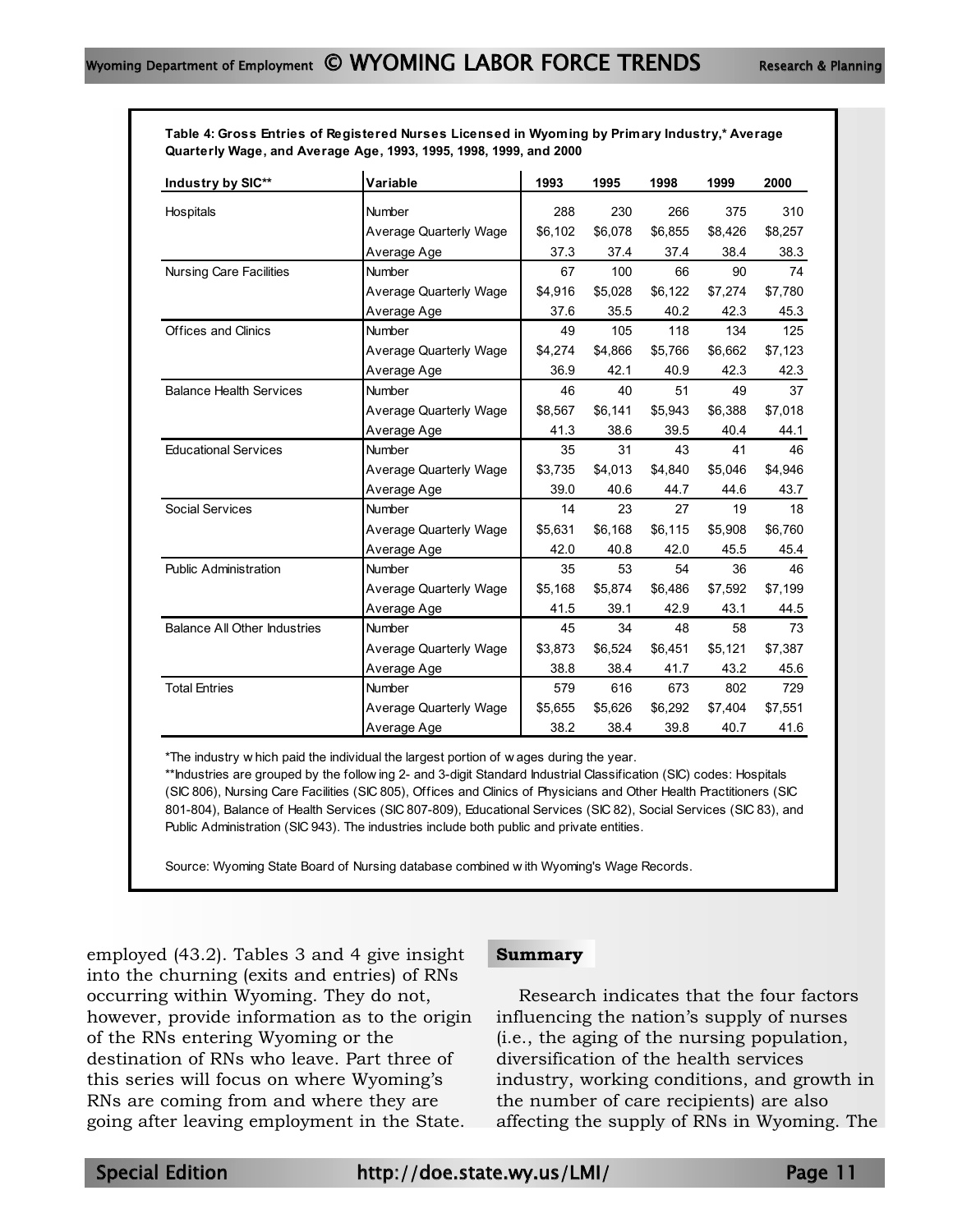average age of RNs working in Wyoming has increased over the past decade from 40.2 years to 44.5, moving them closer to retirement. Diversification within the health services industry and more care recipients may have led to increases in both the percentage of RNs employed by hospitals (64.9%) and those working in offices and clinics (137.6%). Unfortunately, the lower pay associated with working in offices and clinics and the working conditions experienced by RNs employed by hospitals may have lessened the appeal of the nursing profession, thus reducing enrollment in college nursing programs. The relatively low turnover rate of RNs in Wyoming indicates a measure of stability in terms of the current supply of nurses. However, unless efforts are made to improve working conditions and encourage enrollment in nursing programs, Wyoming's supply of RNs may not meet future demand.

<sup>1</sup>U.S. General Accounting Office, "Nursing Workforce: Emerging Nurse Shortages Due to Multiple Factors," *GAO Report GAO-01-944*, July 10, 2001, <http://www .gao.gov> (September 10, 2002).

2 The shortage of nursing-related health care practitioners is not limited to Registered Nurses (RNs) but also includes many of the support occupations such as Licensed Practical Nurses (LPNs) and Certified Nursing Assistants (CNAs). Due to time constraints and difficulties associated with occupational analysis, this article series focuses on RNs who were issued licenses in the State of Wyoming during the past decade.

3 U.S. General Accounting Office, "Nursing Workforce: Emerging Nurse Shortages Due to Multiple Factors," *GAO Report GAO-01-944*, July 10, 2001, <http://www .gao.gov> (September 10, 2002).

4 U.S. General Accounting Office, "Nursing Workforce: Multiple Factors Create Nurse Recruitment and Retention Problems," *GAO Report GAO-01-912T*, June 27, 2001, <http://www.gao.gov> (September 26, 2002).

5 U.S. General Accounting Office, "Nursing Workforce: Emerging Nurse Shortages Due to Multiple Factors," *GAO Report GAO-01-944*, July 10, 2001, <http://www .gao.gov> (September 10, 2002). See also Tony Glover, "Nursing in Wyoming, Part One: Supply and Retention," *Wyoming Labor Force Trends*, September 2002, pp. 9-15.

6 Tony Glover, "Turnover Analyses; Definitions, Process, and Quantification," Working paper distributed to multi-state turnover group, Wyoming Department of Employment, Research & Planning, Casper, WY, December 2001.

7 The formula for determining gross churning of Registered Nurses (RNs) is ([exits + entries] / total number of RNs)\*100.



## **Nursing in Wyoming, Part Three: Net Flow of Employment** *by: Tony Glover, Senior Research Analyst*

**Article originally published in the April 2003 issue of** *Wyoming Labor Force Trends***.**

**"While the net flow still shows more RNs entering Wyoming than leaving, it appears that within the next few years these trends will converge with the number of exits equaling the number of entries."**

I<sub>RN</sub> n Part Three of our "Nursing in Wyoming" series, $\frac{1}{1}$  we explore two issues related to the flow of Registered Nurses (RNs) inside and outside of Wyoming's labor market. First, we demonstrate the flow of labor by focusing on RNs working in Wyoming hospitals in 1999. We attempt to answer the questions, Where did they come from? and Where did they go? Section I uses data from our Interstate Wage Records<sup>2</sup> database. Section II returns our focus to all RNs working in Wyoming over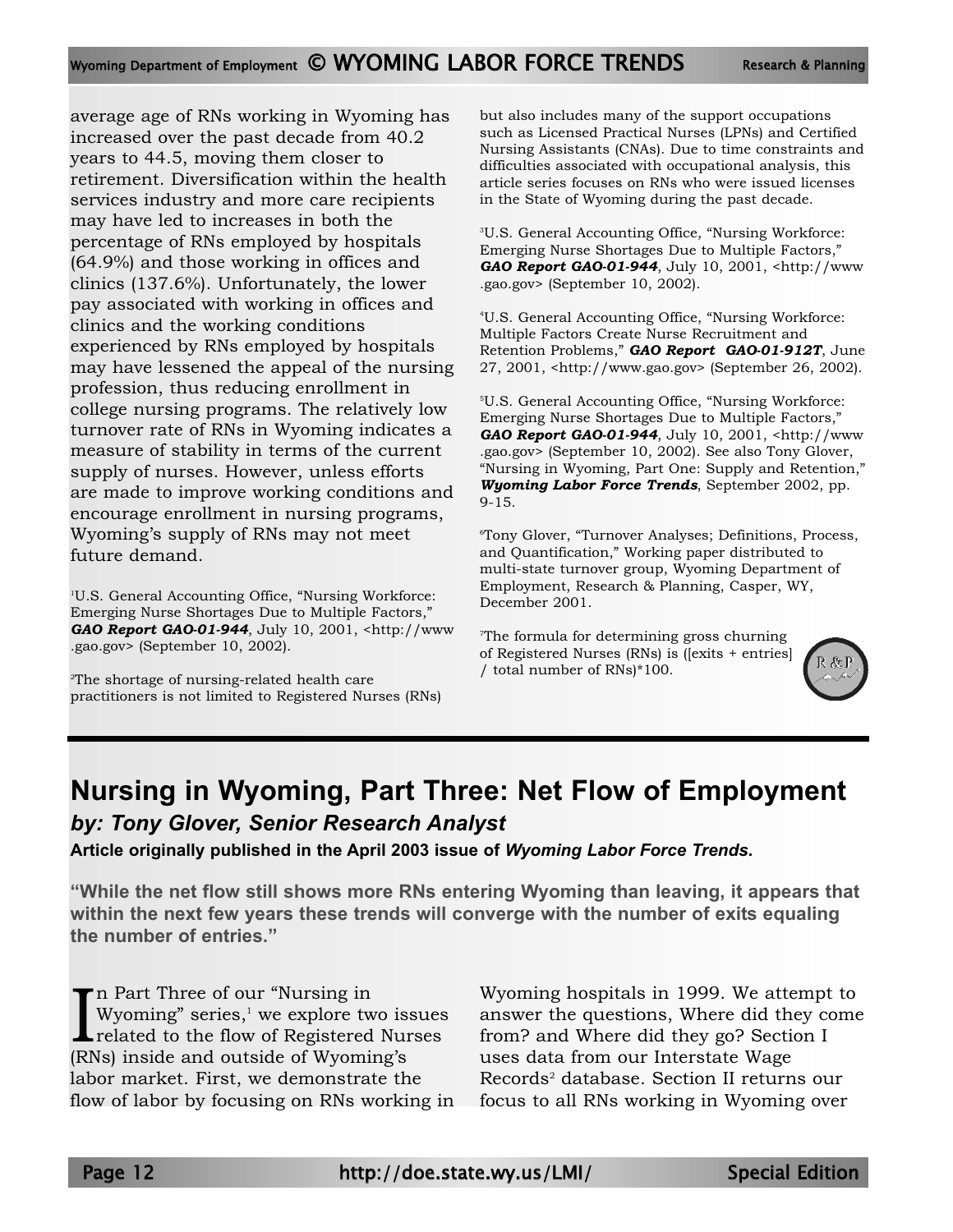the past decade. It demonstrates that due to a decrease of new RNs entering and an increase in those leaving our labor market, Wyoming could soon face a statewide nursing shortage.

### **Section I**

Figure  $1<sup>3</sup>$  was created by first restricting our analysis to the 2,152 RNs who worked in Wyoming hospitals  $(SIC 806)^4$  in 1999. We then determined their state and industry origin in 1998 and, likewise, their labor market destination in 2000. In 1999, 375 RNs began working in Wyoming hospitals. Of these, 74 (19.7%) had an origin in one of the seven states<sup>5</sup> with which Wyoming has a data sharing

agreement. In this analysis, the seven states are referred to as Memorandum of Understanding (MOU) states. Those entering Wyoming from MOU states increased their average quarterly wage from \$7,729 in 1998 to \$8,476 in 1999. Conversely, from 1999 to 2000, we see that 52 RNs left employment in Wyoming hospitals for employment in one of our MOU states and increased their average quarterly wage from \$8,686 in 1999 to \$9,815 in 2000. The majority of RNs entering employment in Wyoming hospitals from another state in 1999 were classified as "unknown origin." Similarly, a majority of those leaving the state were not found in MOU states and are identified as "unknown destination." These workers remain an



Special Edition http://doe.state.wy.us/LMI/ Page 13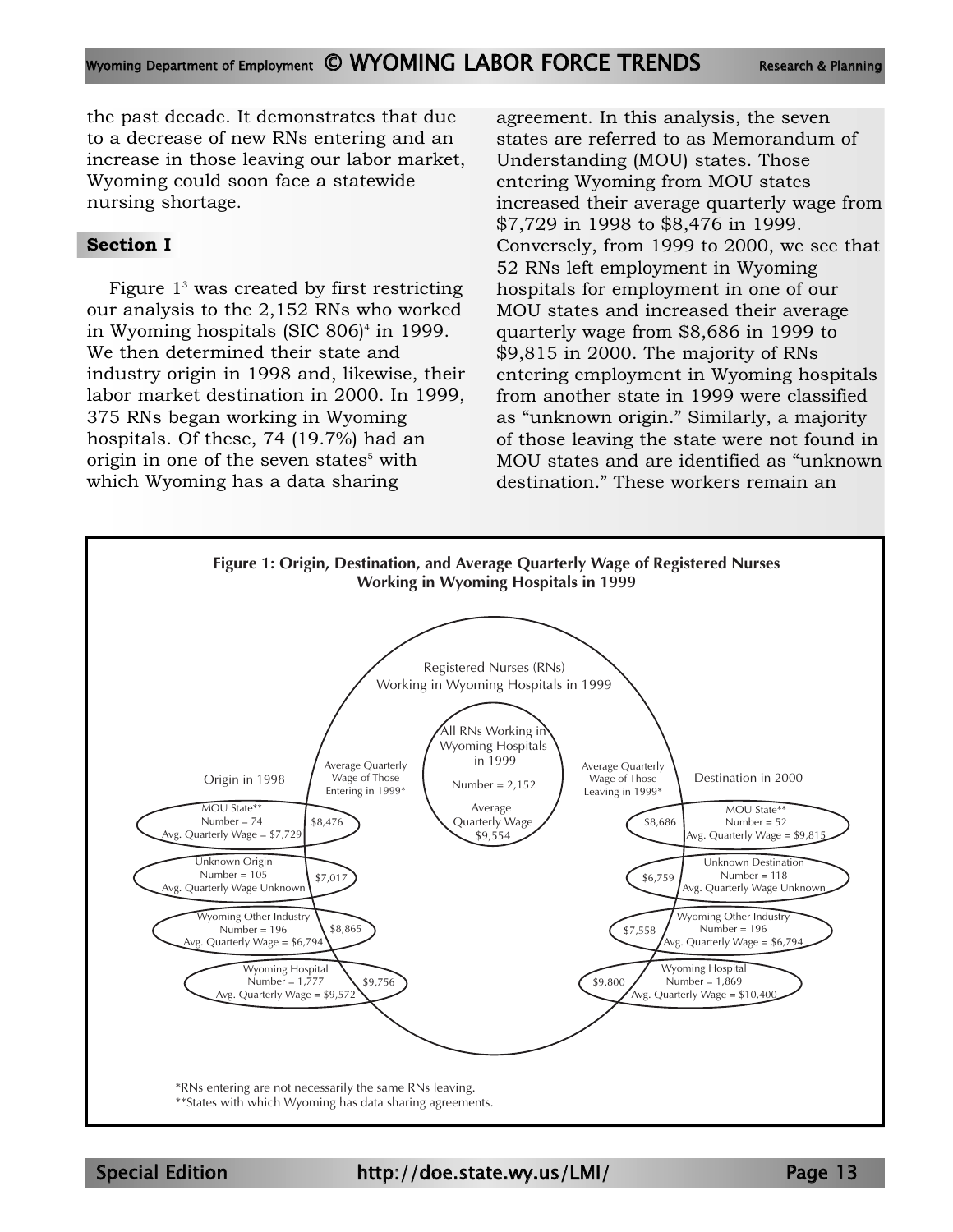enigma that may be cleared up with cooperation of additional states (i.e., Montana and California). However, we do know that those who leave tend to have more nursing experience.<sup>6</sup>

The largest group (52.3%) of RNs entering the hospital industry in 1999 worked in another Wyoming industry in 1998. This group is dominated by RNs with three or more years of experience who have transitioned from other health care industries, particularly nursing care facilities and offices & clinics.<sup>7</sup> Furthermore, a sizeable portion (39.9%) of those leaving hospital employment in 2000 had a destination of another industry within Wyoming in 2000.

### **Section II**

In this section we expand our analysis to all licensed RNs working in all Wyoming industries from 1993 to 2000. We also shift our focus to those either entering Wyoming's labor market as an RN for the first time or permanently exiting Wyoming employment. A first time entry is comprised of two types of individuals. The first group are those who have worked in Wyoming in the past but appear for the first time in Wage Records as RNs after gaining a nursing license. Second are individuals who have never before appeared in Wage Records and enter Wyoming's labor market as an RN. A permanent exit is an RN who has worked in Wyoming as an RN, but whose employment never again appears in Wage Records.

Table 1 and Figure 2 show the first time entries, permanent exits, and the net flow of RNs who entered and left employment in Wyoming during the last decade. Specifically, Table 1 shows licensed RNs who appeared in Wage records for the first time in the given year (i.e., either relocated to Wyoming or became a licensed RN),

licensed RNs who appear to have permanently exited Wyoming's labor force, and the net flow (defined as initial entries minus permanent exits).

Table 1 indicates that the number of entries of RNs in the state from 1993 to 2000 has gradually declined, while the number of RNs leaving the state has steadily increased. While the net flow still shows more RNs entering than leaving, it appears that within the next few years these trends will converge with the number of exits equaling the number of entries. As discussed in Part One of this series,<sup>8</sup> from 1998 to 2008 the number of RNs is expected to increase approximately 13 percent, requiring an average of 48 new RN positions per year. The national RN shortage will continue to impact Wyoming, due to decreasing supply and an increase in projected demand.

### **Conclusions**

The findings suggest that Wyoming's nursing shortage is likely to worsen due to multiple factors. Declining nursing program

| and Net Flow of Registered Nurses<br>Working in Wyoming in All Industries,<br>1993-2000 |                                        |                     |     |  |  |
|-----------------------------------------------------------------------------------------|----------------------------------------|---------------------|-----|--|--|
| Year                                                                                    | First<br><b>Time</b><br><b>Entries</b> | <b>Net</b><br>Flow* |     |  |  |
| 1993                                                                                    | 483                                    | 109                 | 374 |  |  |
| 1994                                                                                    | 508                                    | 125                 | 383 |  |  |
| 1995                                                                                    | 442                                    | 208                 | 234 |  |  |
| 1996                                                                                    | 372                                    | 205                 | 167 |  |  |
| 1997                                                                                    | 368                                    | 197                 | 171 |  |  |
| 1998                                                                                    | 417                                    | 273                 | 144 |  |  |
| 1999                                                                                    | 379                                    | 310                 | 69  |  |  |
| 2000                                                                                    | 371                                    | 337                 | 34  |  |  |

permanent exits.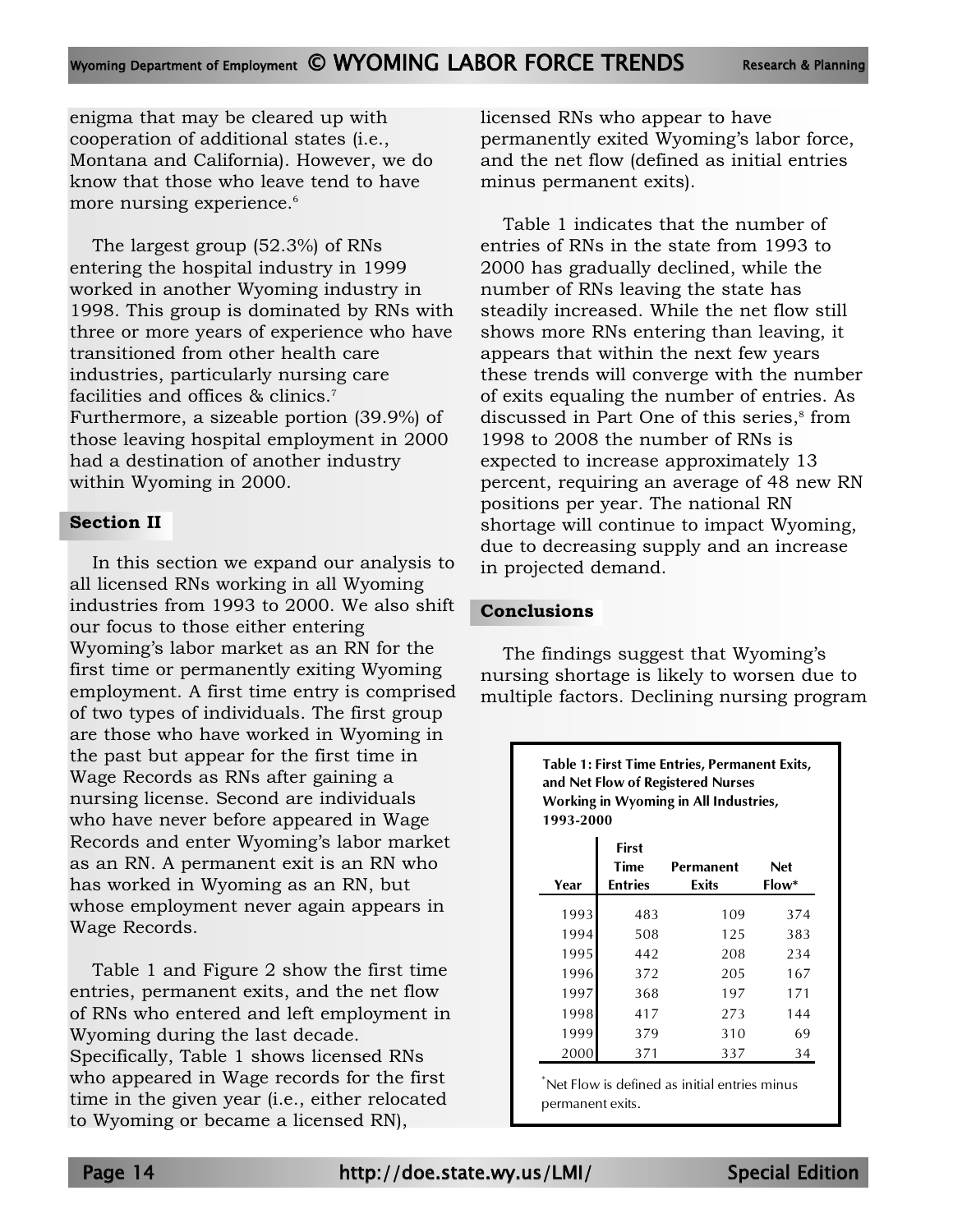

enrollments nationwide and, specifically, the decline in the number of graduates with RN degrees from Wyoming-based institutions mean that fewer new RNs will enter Wyoming's workforce. Meanwhile, the increased demand for RNs throughout the country and vacancies due to retirements will make it more difficult to retain RNs in Wyoming. These trends are further supported by Section II of this article, which shows a decline in the number of RNs entering Wyoming and an increase in the number leaving the state over the last decade. If current trends continue, more Wyoming RNs will leave than enter Wyoming employment.

While this series only serves as a beginning, our intention is to demonstrate the power of using administrative databases to explore a current labor market issue. In sum, the findings support many of the conclusions of a General Accounting Office  $(GAO)$  report<sup>9</sup> and extend the analysis using several methods developed by Research & Planning.

1 Tony Glover, "Nursing in Wyoming, Part One:

Supply and Retention," *Wyoming Labor Force Trends*, September 2002, pp. 9-15 and "Nursing in Wyoming, Part Two: Turnover," *Trends*, October 2002, pp. 1-7.

2 Wage Records is an administrative database. Each employer in the state that has employees covered under Unemployment Insurance, by law, must submit quarterly tax reports to the state showing each employee's Social Security Number and wages earned. Wage Records does not include employees of federal hospitals.

 $^3$ Figure 1 of this article summarizes data from a much more detailed table in "Nursing: Supply Shortage or Retention Issue?" available on our website at <http://doe.state.wy.us/LMI/staff= /RNsWy.pdf>. The detailed table includes data on prior industry of employment as well as the experience level of the Registered Nurses.

4 Standard Industrial Classification (SIC) 806 includes medical and surgical hospitals, psychiatric hospitals, and other speciality hospitals providing extensive medical treatment and continuous nursing services.

5 The other states used in this analysis are Colorado, Idaho, Nebraska, New Mexico, South Dakota, Texas, and Utah.

6 Experience is documented in the article "Nursing: